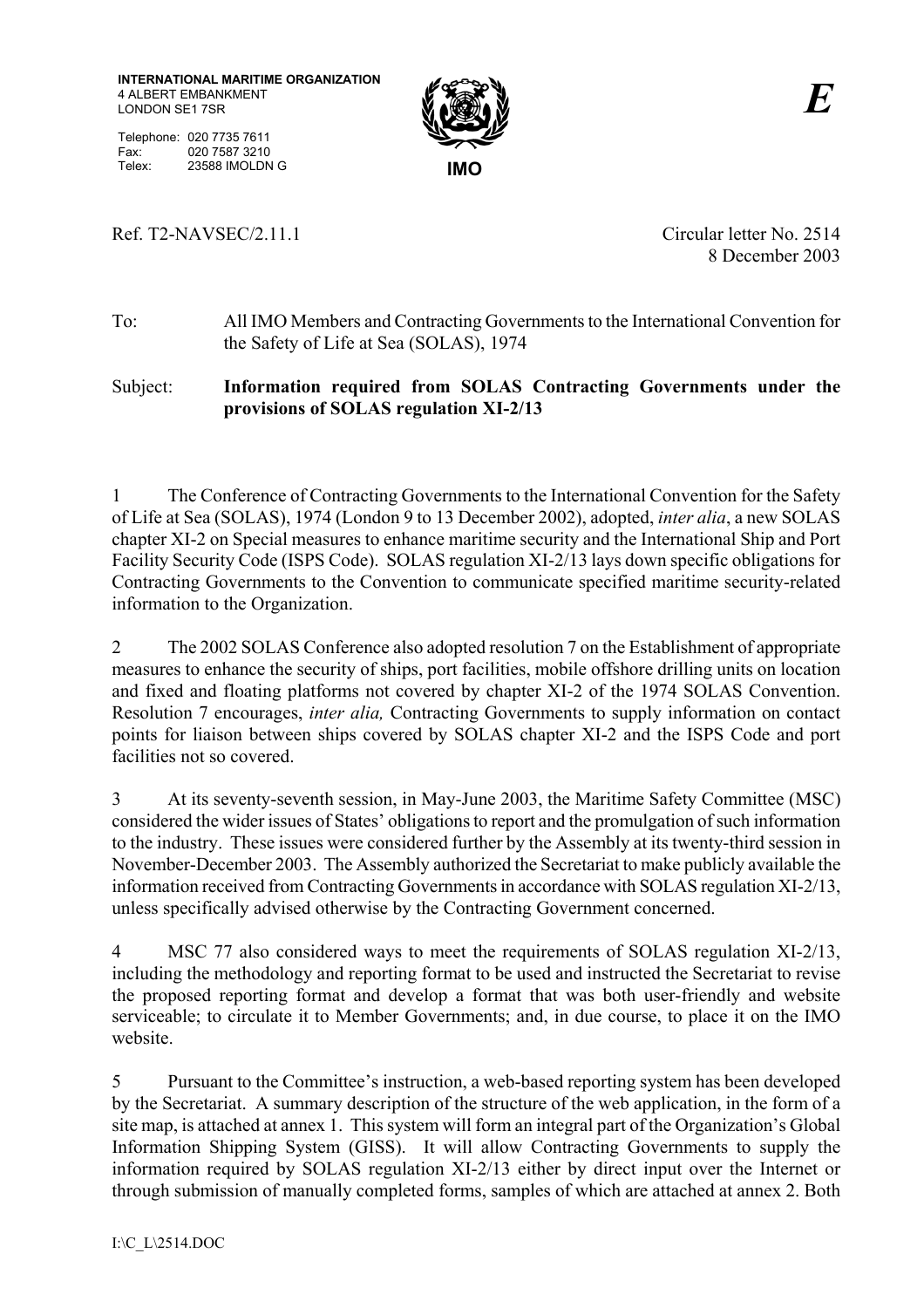methods will be available to States. Details will be promulgated via the IMO website www.imo.org. It is expected that the website will be activated early in 2004.

6 SOLAS Contracting Government are invited to nominate a single national point of contact to interface with the Organization for maritime-security matters. The details of the national point of contact may be notified to the Organization using form 1 in annex 2, or its web-based equivalent. In order to initiate the use of the system, a user identity name and a password will be issued to the national point of contact currently on record as being the recipient for IMO correspondence, for onward transmission to the national point of contact for maritime security. It is anticipated that national points for maritime security will co-ordinate responses from the various governmental and non-governmental entities involved in the security process. Any changes to passwords and user identities will be co-ordinated through the Organization.

7 The data input system itself is divided into 5 main functions to allow Contracting Governments to provide and edit information required by SOLAS regulation XI-2/13 and 2002 SOLAS Conference resolution 7:

- .1 the main menu/ entry page giving password-enabled access to input or amend a Contracting Government's own records and read-only access to the records of other Contracting Governments;
- .2 national point of contact details (see paragraph 6 above);
- .3 organizational contact details (including recognized security organizations where applicable), input using one copy of form 2 in annex 2 or its web-based equivalent for each organization;
- .4 details of port facilities, input using one copy of form 3 in annex 2 or its web-based equivalent for each port facility as defined by the Contracting Government. Each port facility will be allocated an identification number, comprising the United Nations location code for the port; the Lloyds Register port identification number for the major port with which the facility is identified; and a four-digit identification number for the individual port facility. Lists of ports with their United Nations locator codes and Lloyds Register port identification numbers will be promulgated on the website or communicated to Contracting Governments on request. The four-digit identification number for the individual port facility should be allocated by the reporting Contracting Government, taking care to avoid duplication of numbers. Contracting Governments whose definition of a port facility is a geographical area that includes a number of ports are invited to input details for each major port. Contracting Governments reporting points of contact for port facilities in accordance with 2002 SOLAS Conference resolution 7, are invited to enter such details in the Port facility security point' section (line 7) of this form.
- .5 alternative and equivalent security arrangements, input using one copy of form 4 or 5 in annex 2 or its web-based equivalent for each arrangement as defined in SOLAS regulations XI-2/11 and 12.

8 SOLAS Contracting Governments wishing to edit entries may either use the forms in annex 2, or the 'edit' function on the web-based system.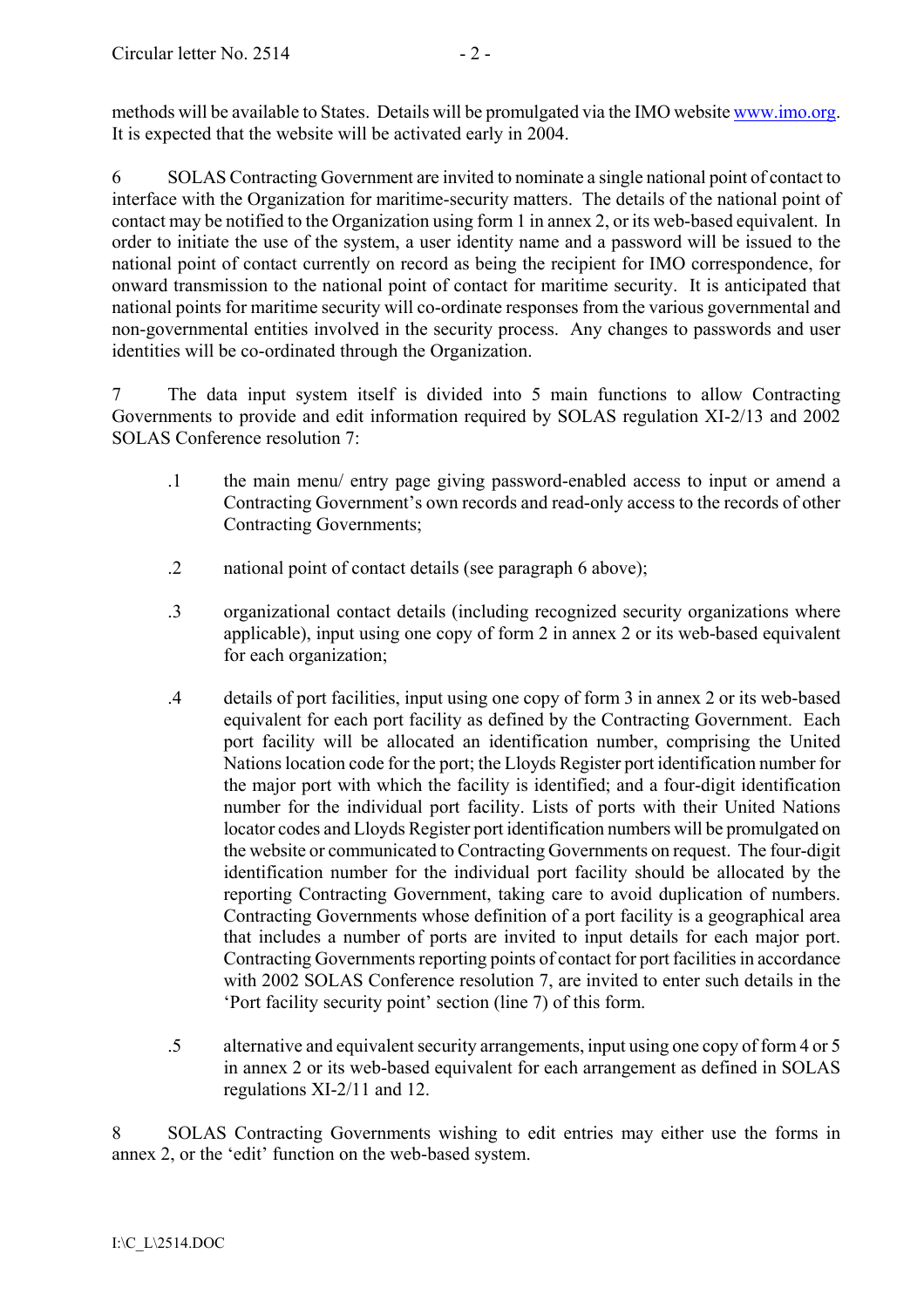- 9 SOLAS Contracting Governments are invited to:
	- .1 commence input of the details required by SOLAS regulation XI-2/13 into the database as soon as possible and, in any event, prior to 1 July 2004; and
	- .2 promulgate details of points of contact and other non-security sensitive information on compliance with SOLAS chapter XI-2 and the ISPS Code as widely as possible throughout the maritime industry.

\*\*\*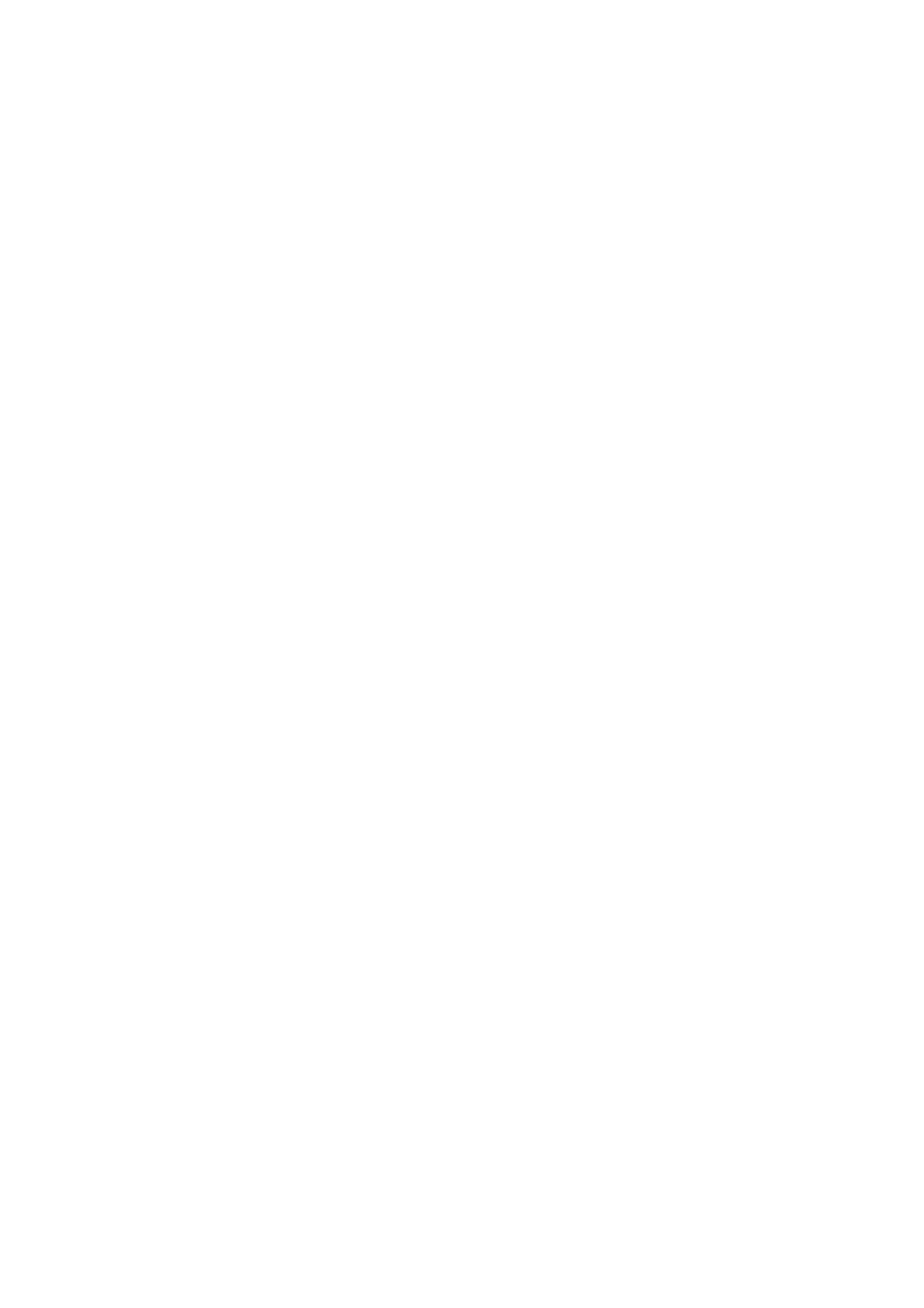## **ANNEX 1**

#### **Site Map**

The website based system consists of five distinct menus, the purpose and structure of which are detailed below. Detailed instructions on the use of each function are annotated on the individual web pages.

#### **1 Main**

- Introduction of the system
- Login

(Provides a brief introduction of the system and enables the user to log in (User identity and password to be distributed).

### **2 Contact Details**

• Details of contact point(s)

(Enables the input of details of the contact points of the Member States).

### **3 Organizational Contacts**

- Search
	- by "States"
	- by "contact type"
- Add a contact
- Edit contact details
- View contact details

(Lists organizational contacts. These can be viewed through search by State or by contact type. Enables user to add, edit or view the contact details).

### **4 Port and Port Facilites**

- List of ports
	- add
	- edit
- List of port facilities
	- add
	- edit

(Enables the user to choose ports or port facilities from a drop down menu, then enables user to edit or add the details).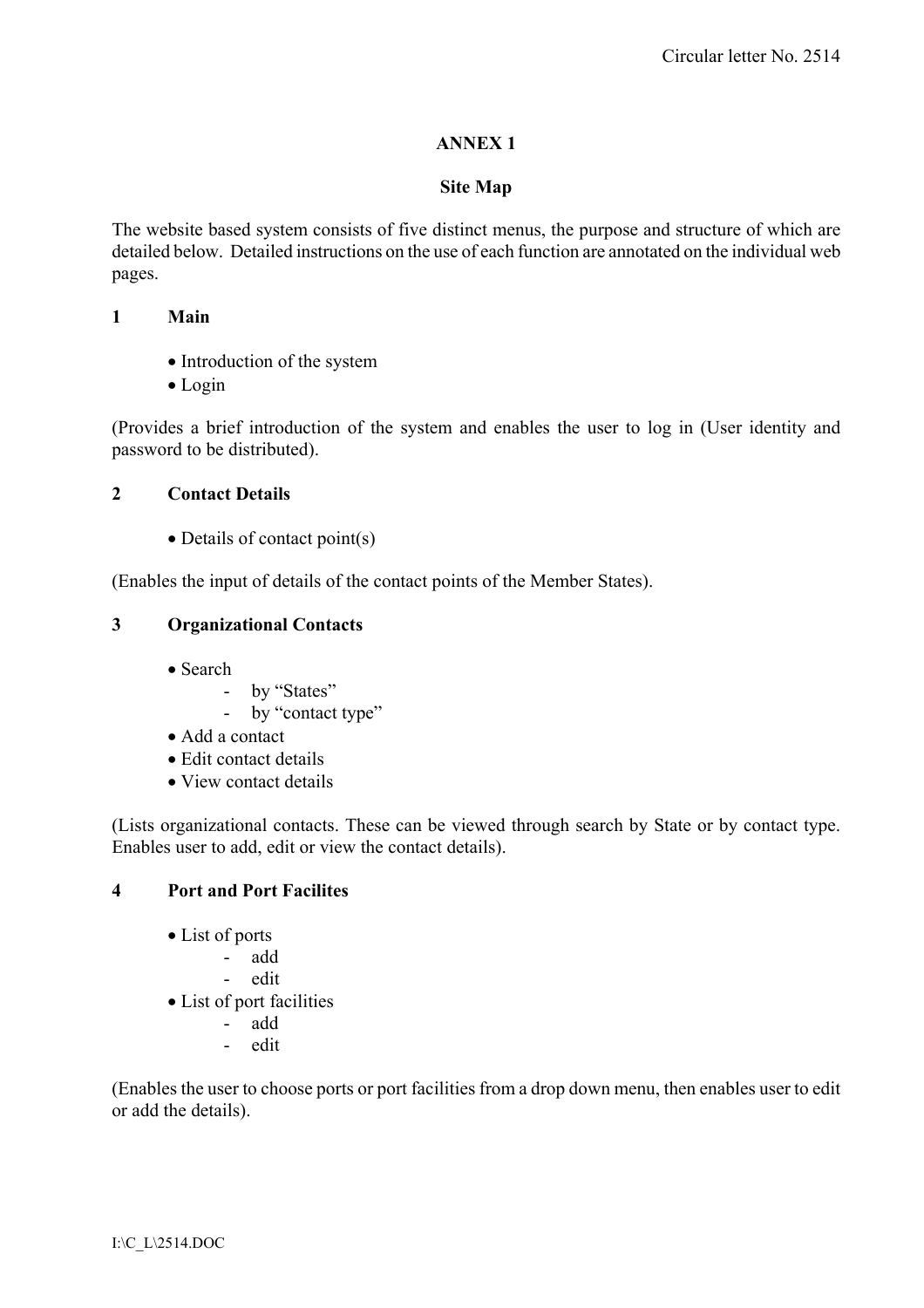Circular letter No. 2514 ANNEX 1 Page 2

#### **5 Security Arrangements**

- Alternative security arrangements
	- add
	- edit
	- delete
	- view
- Current ship equivalent security arrangements
	- add
	- edit
	- delete
	- view
- Current port facility equivalent security arrangements
	- add
	- edit
	- delete
	- view

(Enables the user to add, edit, delete and view the alternative and equivalent security arrangements in force).

\*\*\*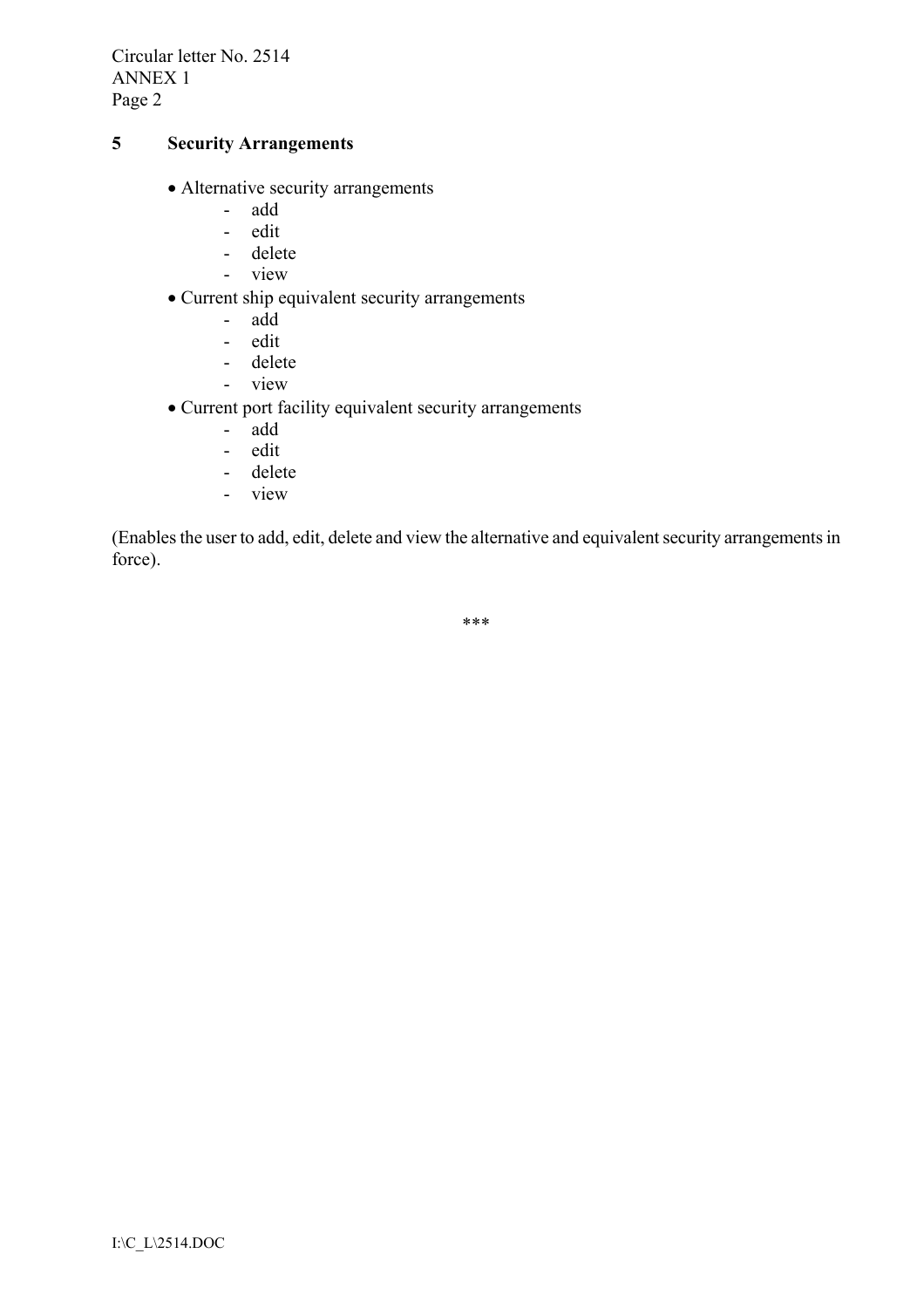#### **ANNEX 2**

#### **Form 1: Details of Contact Points for security related communication with the Organization** (SOLAS regulation XI-2/13.1.1).

| Name of the State:      |                                       |  |
|-------------------------|---------------------------------------|--|
| $\mathbf{1}$            | <b>First Name</b>                     |  |
| $\boldsymbol{2}$        | <b>Surname</b>                        |  |
| $\mathbf{3}$            | <b>Title</b>                          |  |
| $\overline{\mathbf{4}}$ | Post                                  |  |
| 5                       | Organization/Authority/<br>Department |  |
| 6                       | <b>Address</b>                        |  |
| $\overline{7}$          | Phone                                 |  |
| $\bf 8$                 | Fax                                   |  |
| $\boldsymbol{9}$        | Mobile                                |  |
| $10\,$                  | Email                                 |  |
| 11                      | <b>Telex</b>                          |  |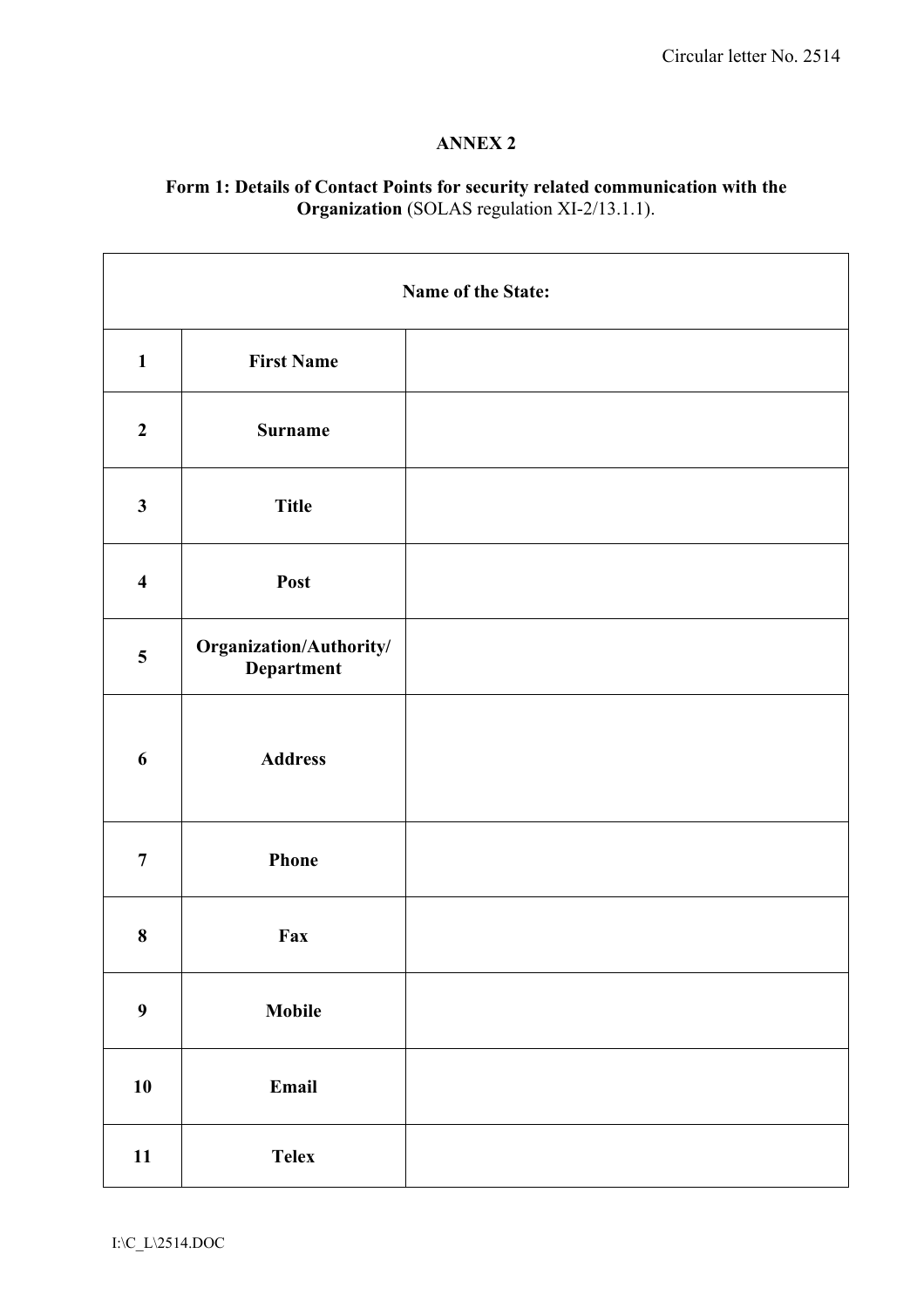#### **Form 2: Details of Organizational Contact**

| $\mathbf{1}$            | Contact type*                                |  |
|-------------------------|----------------------------------------------|--|
| $\boldsymbol{2}$        | Organization/Authority/<br><b>Department</b> |  |
| $\mathbf{3}$            | <b>First Name</b>                            |  |
| $\overline{\mathbf{4}}$ | <b>Surname</b>                               |  |
| 5                       | <b>Title</b>                                 |  |
| 6                       | Post                                         |  |
| $\overline{7}$          | <b>Specific responsibilities</b>             |  |
| 8                       | <b>Condition of Authority**</b>              |  |
| 9                       | <b>Address</b>                               |  |
| 10                      | Phone                                        |  |
| 11                      | Fax                                          |  |
| 12                      | <b>Mobile</b>                                |  |
| 13                      | E-mail                                       |  |
| 14                      | <b>Telex</b>                                 |  |

(SOLAS regulation XI-2/13.1.1, .1.3, .1.4, .1.5 and .2)

\* One copy of Form 2 is to be used for each organization according to its contact type:

- 
- 1 National authorities responsible for ship security<br>2 National authorities responsible for port facility s 2 National authorities responsible for port facility security<br>3 Proper recipients of SSAS alerts
- Proper recipients of SSAS alerts
- 4 Proper recipients of maritime security related communications from other Contracting Governments<br>5 Proper recipients of requests for assistance with security incidents
- Proper recipients of requests for assistance with security incidents
- 6 Names of Recognized Security Organizations (RSOs) approved by the State
- \*\* Condition of Authority is only applicable in the case of Recognized Security Organizations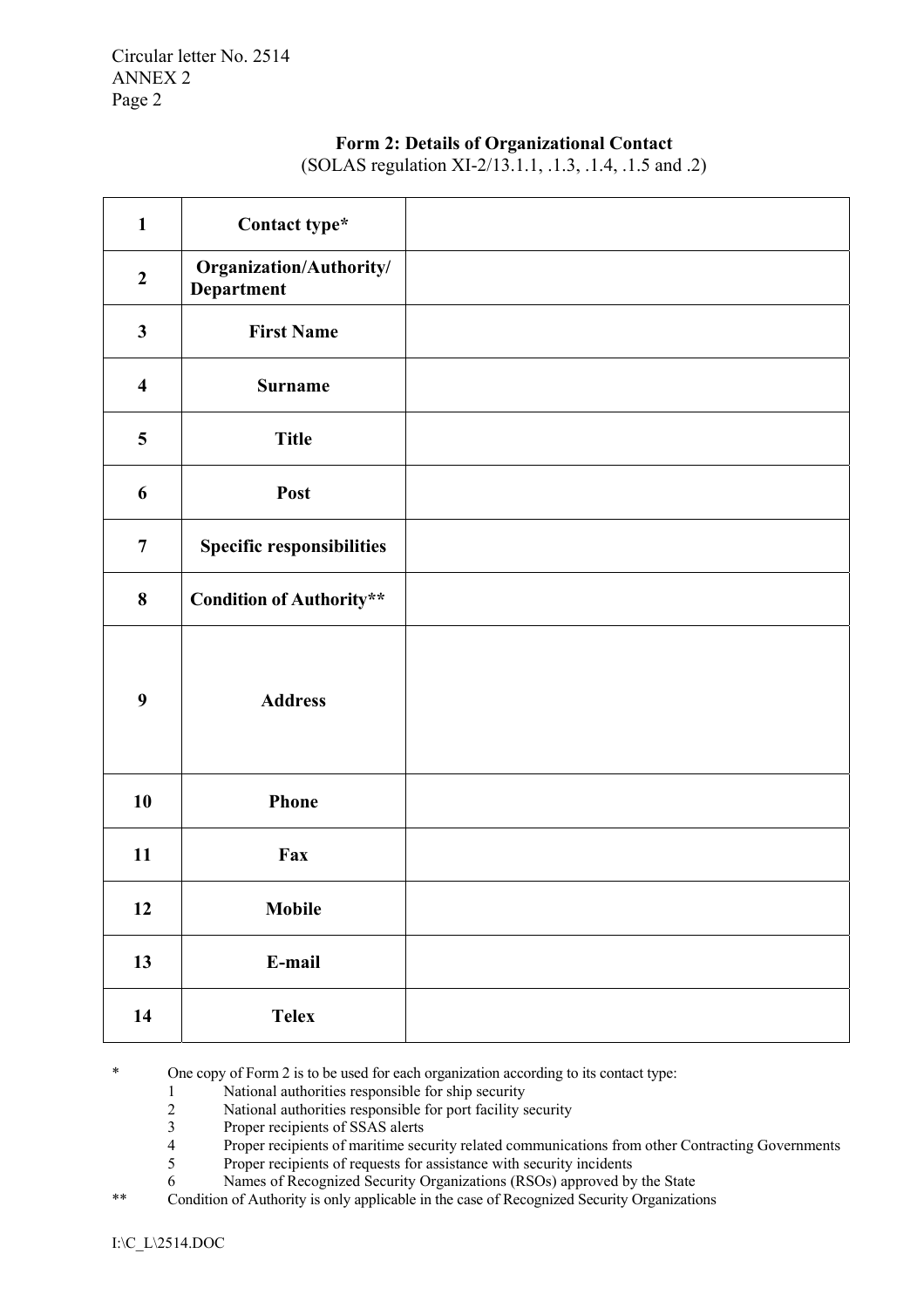|                         | <b>Detail</b><br>of the<br>port                           | Name of port                                  |  |
|-------------------------|-----------------------------------------------------------|-----------------------------------------------|--|
| $\mathbf{1}$            |                                                           | Status*                                       |  |
|                         |                                                           | Port ID number                                |  |
|                         |                                                           | <b>UN Locator</b>                             |  |
| $\boldsymbol{2}$        | Port facility name                                        |                                               |  |
| $\mathbf{3}$            | <b>Assigned port facility</b><br>number**                 |                                               |  |
| $\overline{\mathbf{4}}$ | <b>Alternative names for port</b><br>(if applicable)      |                                               |  |
| 5                       | Port facility description                                 |                                               |  |
|                         |                                                           | Longitude                                     |  |
| 6                       | Location                                                  | Latitude                                      |  |
| $\overline{7}$          | Port facility security point<br>of contact                |                                               |  |
| 8                       | Port facility taken part in<br>alternative arrangement    |                                               |  |
| 9                       | Port facility has approved<br>port facility security plan |                                               |  |
| 10                      | Date of port facility<br>security plan approval           |                                               |  |
| 11                      | Has this port facility security<br>plan been withdrawn?   |                                               |  |
| 12                      |                                                           | Port facility security plan<br>withdrawn date |  |

# **Form 3: Details of port facilities** (SOLAS regulation XI-2/13.3)

\* Whether the port is open or closed<br>\*\* Port facility number should not be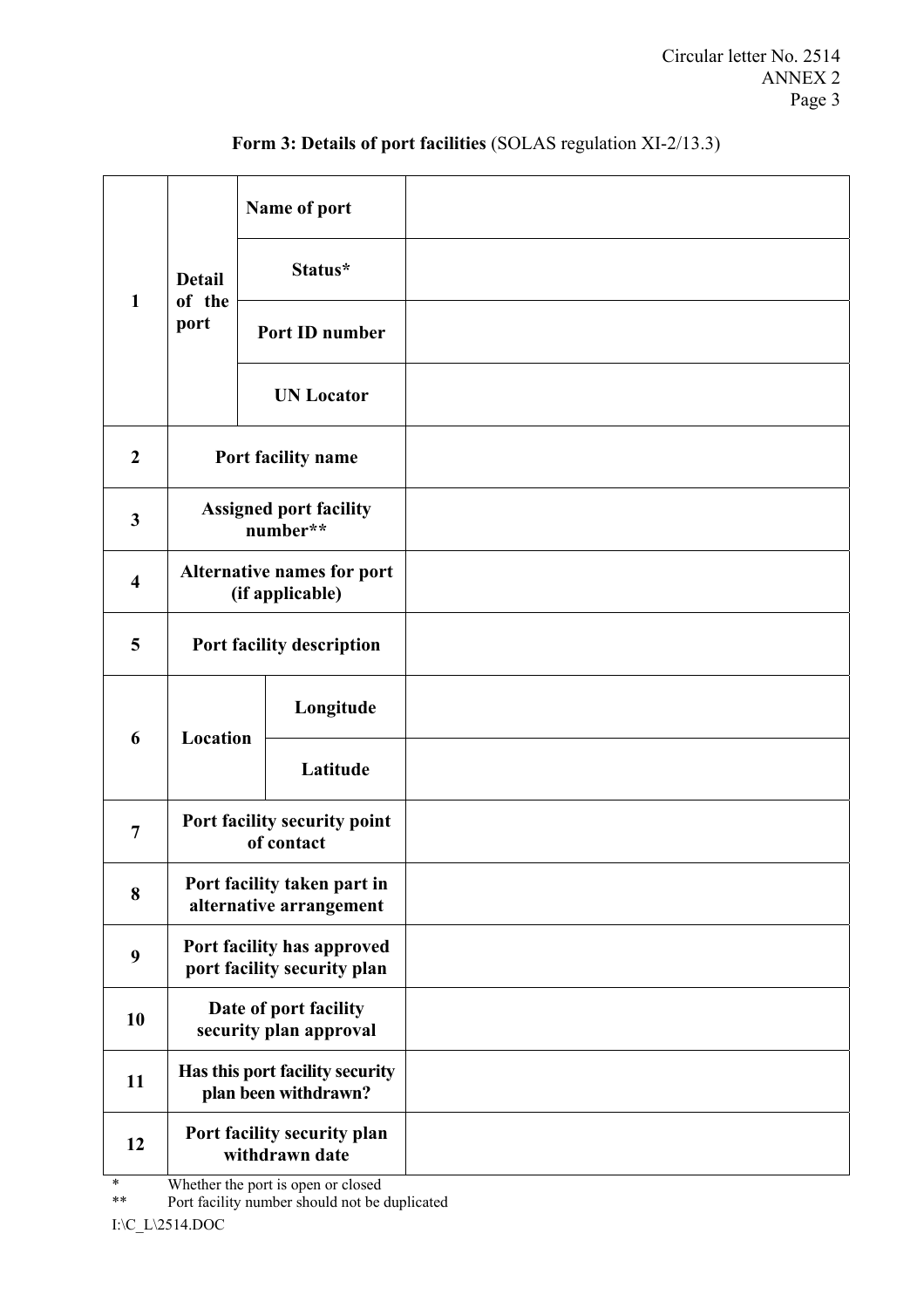| Form 4: Details of Alternative Security Arrangement (SOLAS regulation XI-2/13.5) |  |  |
|----------------------------------------------------------------------------------|--|--|
|----------------------------------------------------------------------------------|--|--|

| $\mathbf{1}$            | Port facility or facilities<br>covered by the<br>arrangement            |  |
|-------------------------|-------------------------------------------------------------------------|--|
| $\boldsymbol{2}$        | <b>Contracting Governments</b><br>which have concluded the<br>agreement |  |
| $\mathbf{3}$            | Name of the<br>Arrangement*                                             |  |
| $\overline{\mathbf{4}}$ | Fixed route covered by<br>the arrangement                               |  |
| 5                       | <b>Information on</b><br>consultation with other<br><b>Governments</b>  |  |
| 6                       | Date of entry into force of<br>arrangement                              |  |
| $\overline{7}$          | Periodicity of review of<br>arrangement                                 |  |
| 8                       | <b>Has security</b><br>arrangement been<br>withdrawn?                   |  |
| $\boldsymbol{9}$        | Date of withdrawal                                                      |  |

\* The arrangement should be given a name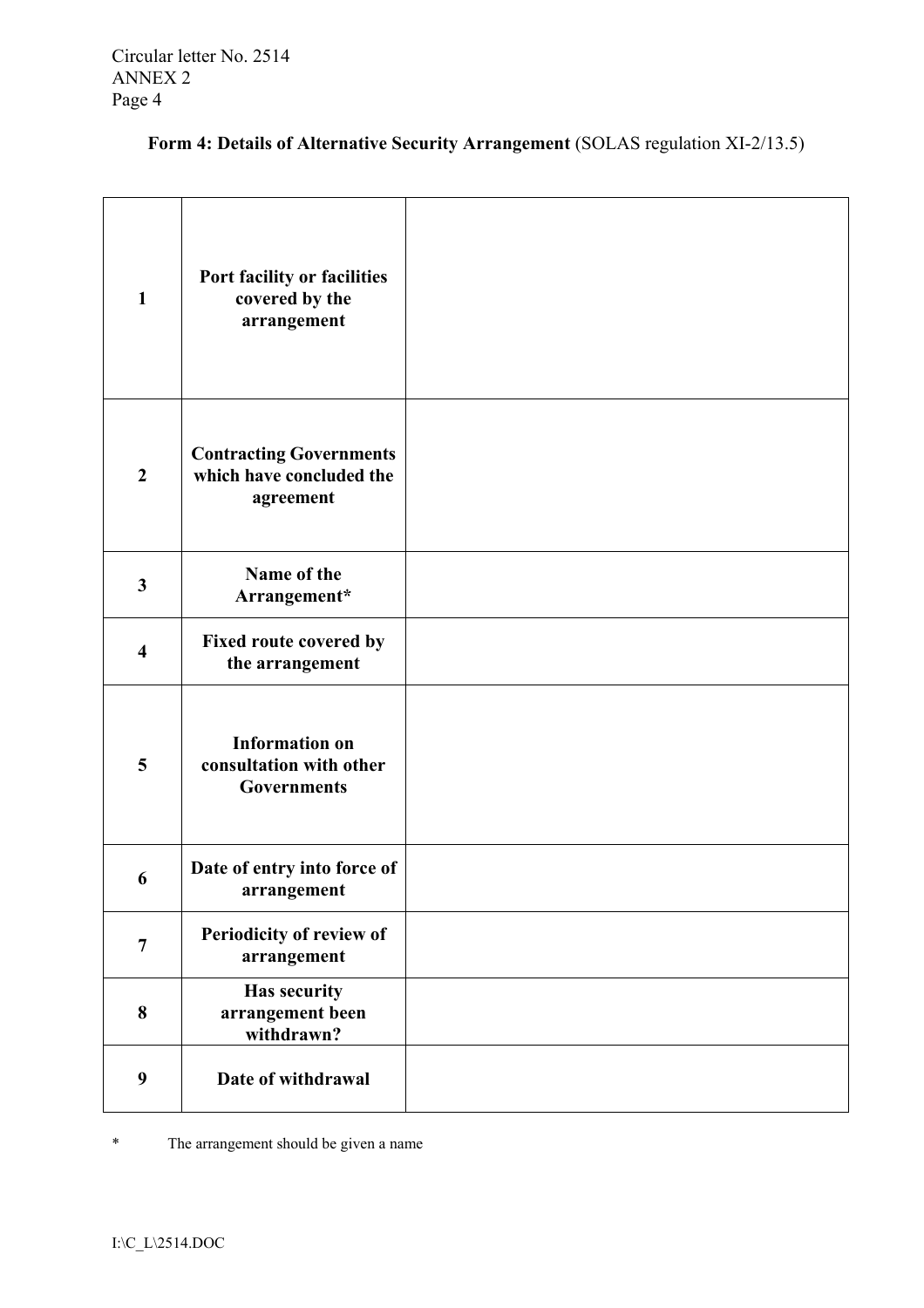Circular letter No. 2514 ANNEX 2 Page 5

# **Form 5: Details of Ship Equivalent Security Arrangement**

(SOLAS regulations XI-2/12.1 and XI-2/13.6)

| $\mathbf 1$    | Name of the Ship               |
|----------------|--------------------------------|
| $\overline{2}$ | <b>Name of the Arrangement</b> |

**3 Description of Arrangement**